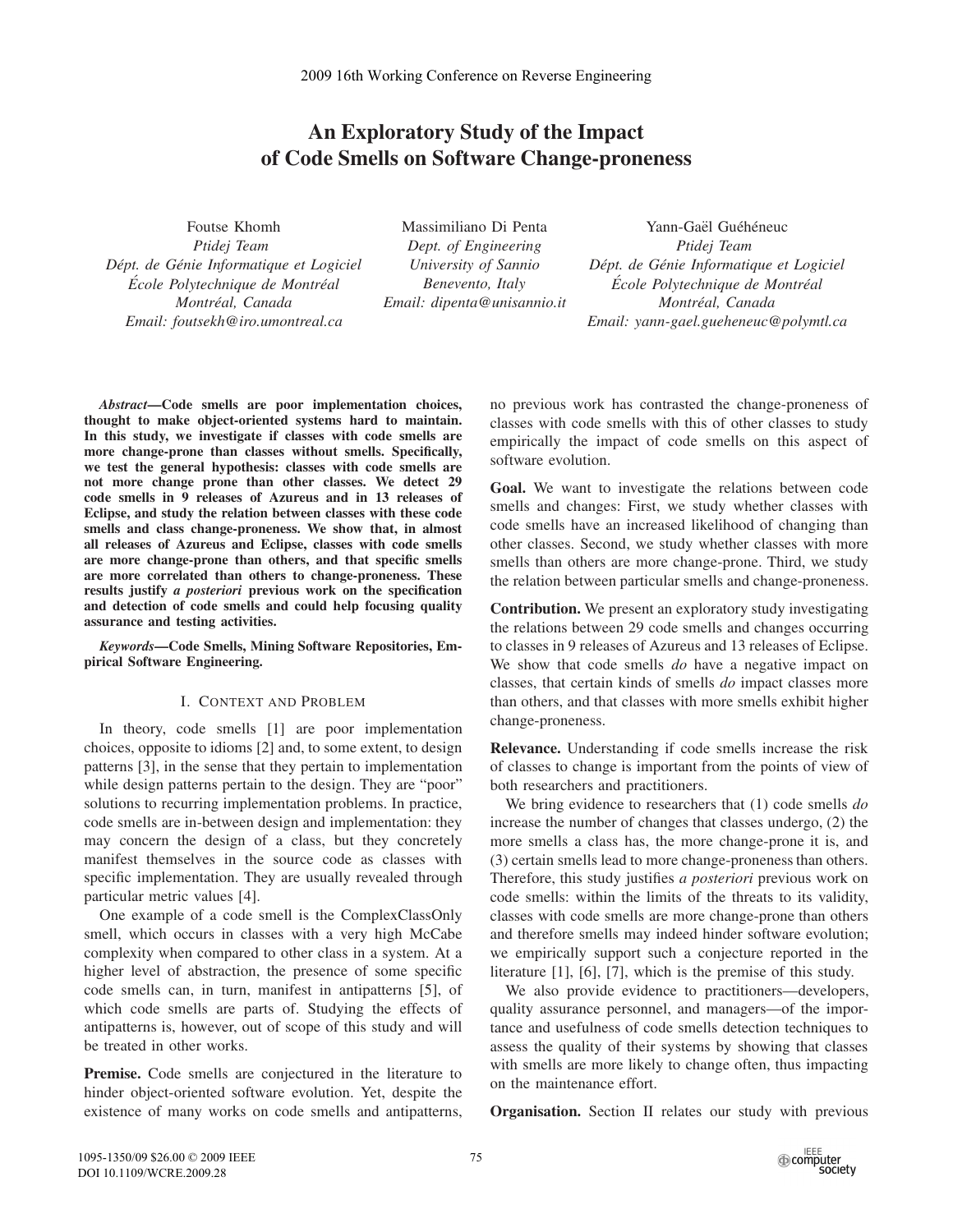works. Section III provides definitions and a description of our specification and detection approach for code smells. Section IV describes the exploratory study definition and design. Section V presents the study results, while Section VI discusses them, along with threats to their validity. Finally, Section VII concludes the study and outlines future work.

# II. RELATED WORK

Several works studied code smells, often in relation to antipatterns. We summarise these works as well as works aimed at relating metrics with software change-proneness.

**Code Smell Definition and Detection.** The first book on "antipatterns" in object-oriented development was written in 1995 by Webster [8]; his contribution includes conceptual, political, coding, and quality-assurance problems. Riel [9] defined 61 heuristics characterising good objectoriented programming to assess a system quality manually and improve its design and implementation. These heuristics are similar and–or precursor to code smells. Fowler [1] defined 22 code smells, suggesting where developers should apply refactorings. Mäntylä [6] and Wake [7] proposed classifications for code smells. Brown *et al.* [5] described 40 antipatterns, which are often described in terms of lowerlevel code smells. These books provide in-depth views on heuristics, code smells, and antipatterns aimed at a wide academic audience. They are the basis of all the approaches to specify and (semi-)automatically detect code smells (and antipatterns).

Several works proposed approaches to specify and detect code smells and antipatterns. They range from manual approaches, based on inspection techniques [10], to metricbased heuristics [4], [11], where code smells and–or antipatterns are identified according to sets of rules and thresholds defined on various metrics. Rules may also be defined using fuzzy logic and executed by means of a rule-inference engine [12] or using visualisation techniques [13], [14].

Semi-automatic approaches are an interesting compromise between fully automatic detection techniques that can be efficient but loose track of the context and manual inspections that are slow and subjective [15]. However, they require human expertise and are thus time-consuming. Other approaches perform fully automatic detection and use visualisation techniques to present the detection results [16], [17].

This previous work has contributed significantly to the specification and automatic detection of code smells and antipatterns. The approach used in this study, DECOR, builds on this previous work and offers a complete method to specify code smells and antipatterns and automatically detect them.

**Design Patterns and Software Evolution.** While code smells and antipatterns represent "poor" implementation and–or design choices, design patterns are considered to be "good" solutions to recurring design problems. Nevertheless, they may not always have positive effects on a system. Vokac [18] analysed the corrective maintenance of a large commercial system over three years and compared the fault rates of classes that participated in design patterns against those of classes that did not. He noticed that participating classes were less fault prone than others. Vokac's work inspired us in the use of logistic regression to analyse the correlations between code smells and change-proneness.

Bieman *et al.* [19] analysed four small and one large systems to study pattern change proneness. Other studies dealt with the changeability and resilience to change of design patterns and of specific pattern roles [20], [21], [22], and with their impact on the maintainability of a large commercial system [23].

While previous works investigated the impact of good design principles, *i.e.*, design patterns, on systems, we study the impact of poor implementation choices, *i.e.*, code smells, on software evolution.

**Metrics and Software Evolution.** Several studies, such as Basili *et al.*'s seminal work [24], used metrics as quality indicators. Cartwright and Shepperd [25] conducted an empirical study on an industrial C++ system (over 133 KLOC), which supported the hypothesis that classes in inheritance relations are more fault prone. It followed that Chidamber and Kemerer DIT and NOC metrics [26] could be used to find classes that are likely to have higher fault rates. Gyimothy *et al.* [27] compared the capability of sets of Chidamber and Kemerer metrics to predict fault-prone classes within Mozilla, using logistic regression and other machine learning techniques, *e.g.*, artificial neural networks. They concluded that CBO is the most discriminating metric. They also found LOC to discriminate fault-prone classes well. Zimmermann *et al.* [28] conducted an empirical study on Eclipse showing that a combination of complexity metrics can predict faults and suggesting that the more complex the code, the more faults. El Emam *et al.* [29] showed that after controlling for the confounding effect of size, the correlation between metrics and fault-proneness disappeared: many metrics are correlated with size and, therefore, do not bring more information to predict fault proneness.

We do not claim that smells are better predictor of changeproneness than metrics, which instead provide more finegrained and precise information to prediction models. On the other hand smells refer to specific programming styles and are therefore a better tool than metrics for developers. They are able to tell the developer whether a code artefact is bad or not, by means of thresholds defined over metrics. A ComplexClassOnly smells warns against excessive complexity, while McCabe cyclomatic complexity of WMC [26] leave such a judgement to the developer.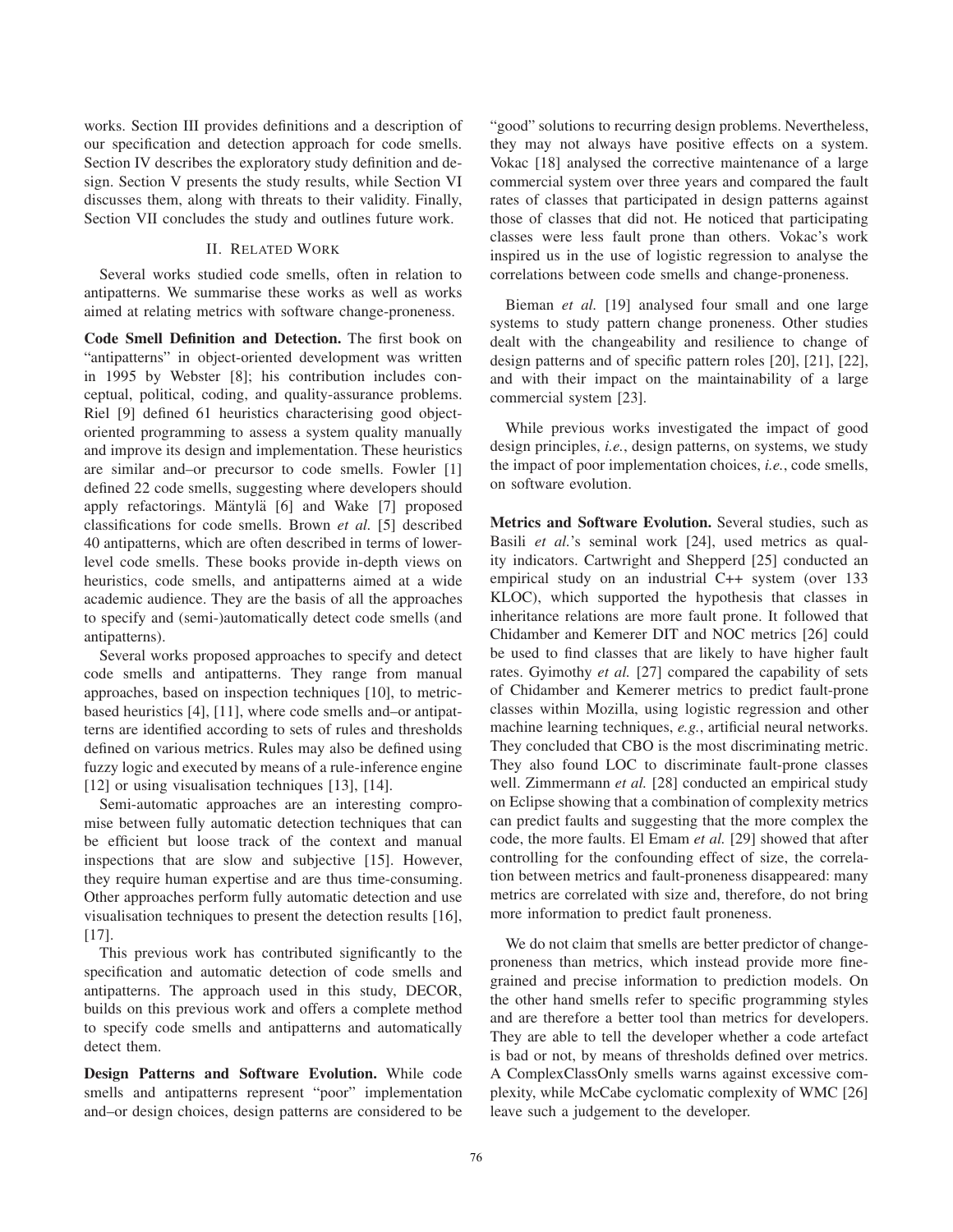Table I LIST OF CODE SMELLS CONSIDERED IN THIS STUDY (DEFINITIONS CAN BE FOUND [30]).

| AbstractClass                | ChildClass             |  |
|------------------------------|------------------------|--|
| ClassGlobalVariable          | ClassOneMethod         |  |
| ComplexClassOnly             | ControllerClass        |  |
| <b>DataClass</b>             | <b>FewMethods</b>      |  |
| FieldPrivate                 | FieldPublic            |  |
| <b>FunctionClass</b>         | HasChildren            |  |
| LargeClass                   | LargeClassOnly         |  |
| LongMethod                   | LongParameterListClass |  |
| LowCohesionOnly              | ManyAttributes         |  |
| MessageChainsClass           | MethodNoParameter      |  |
| MultipleInterface            | NoInheritance          |  |
| NoPolymorphism               | <b>NotAbstract</b>     |  |
| NotComplex                   | <b>OneChildClass</b>   |  |
| ParentClassProvidesProtected | RareOverriding         |  |
| TwoInheritance               |                        |  |

# III. CODE SMELLS

We use our previously proposed approach, DECOR (Defect dEtection for CORrection) [31], to specify and detect code smells. DECOR is based on a thorough domain analysis of code smells and antipatterns defined in the literature, and provides a domain-specific language to specify code smells and antipatterns and methods to detect their occurrences automatically. It can be applied on any object-oriented system through the use of the PADL meta-model and POM framework. PADL is a meta-model to describe object-oriented systems [32]; parsers for AOL, C++, and Java are available. POM is a PADL-based framework that implements more than 60 metrics, including McCabe cyclomatic complexity, Brian Henderson-Sellers' cohesion metric, Chidamber and Kemerer metric suite, and statistical features, *e.g.*, computing and accessing metrics box-plots, to compensate for the effect of size.

Moha *et al.* [31] reported that the DECOR current detection algorithms for antipatterns ensure 100% recall and have a precision greater than 31% in the worst case, with an average greater than 60%. Although such a precision could be an issue in general, in this paper we use only the code smells detection algorithms of DECOR (antipatterns are defined in terms of code smells), which have a higher precision (80% on average), because the definition of a code smell is always more constraining than that of an antipattern, and includes less variability, such as fuzzy threshold or union between many rules.

The definition of a code smell includes several metrics with specific thresholds. In the current algorithms, the thresholds have been defined based on the literature and empirical studies.

Listing 1 shows the specifications of the ComplexClassOnly and LowCohesionOnly code smells. A class has the ComplexClassOnly smell if its McCabe complexity, computed as the sum of the McCabe complexities of all its methods, is very high with respect to the complexity of all the other class in the system. A class is with the LowCohesionOnly smell if it lacks cohesion, measured using Brian Henderson-Sellers' cohesion metric LCOM5 and evaluated

Table II SUMMARY OF THE 9 RELEASES OF AZUREUS (CHANGES ARE COUNTED FROM ONE RELEASE TO THE NEXT, AZUREUS 4.2.0.2 IS THUS EXCLUDED).

|                  |          | Number of |         |         |
|------------------|----------|-----------|---------|---------|
| Dates            | Releases | 90T       | Classes | Changes |
| 2008-06-16       | 3.1.0.0  | 589,049   | 2.954   | 669     |
| 2008-07-01       | 3.1.1.0  | 604.527   | 3.026   | 7,035   |
| 2008-10-15       | 4.0.0.0  | 690,116   | 3.045   | 383     |
| 2008-10-24       | 4.0.0.2  | 648,942   | 3.099   | 387     |
| 2008-11-20       | 4.0.0.4  | 651.642   | 3.111   | 1,589   |
| 2009-01-26       | 4.1.0.0  | 664,163   | 3.149   | 238     |
| $2009 - 02 - 05$ | 4.1.0.2  | 664.554   | 3.149   | 478     |
| 2009-02-25       | 4.1.0.4  | 664,810   | 3.150   | 1,341   |
| 2009-03-23       | 4.2.0.0  | 680.238   | 3.210   | 106     |
| <b>Total</b>     | 9        | 5.858,041 | 27,893  | 12,226  |

as very high, *i.e.*, over the upper quartile when considering all classes. The values 20 indicates that, in these two code smells, a deviation from the upper quartile is possible, *e.g.*, classes with McCabe values that are up to 20% below the upper quartile are also complex classes.

In the following, we study 29 code smells [5], [1], as shown in Table I. We choose these smells because they are representative of problems with data, complexity, size, and the features provided by classes. Their definitions and specifications are outside of the scope of this paper and are available in a longer technical report [30].

## IV. STUDY DEFINITION AND DESIGN

The *goal* of our study is to investigate the relation between the presence of smells in classes and class change-proneness. The *quality focus* is the increase of maintenance effort and cost due to the presence of code smells.

The *perspective* is that of researchers, wanting to get evidence on the conjecture of the impact of smells on change proneness—to further our understanding of the impact of implementation and design choices on systems. Also, recommendations on code smells can be useful from the perspective of developers: the presence of change-prone classes likely increases the maintenance effort and cost. Finally, they can be viewed from the perspective of managers and–or quality assurance personnel, who could use code smell detection techniques to assess the change-proneness of in-house or to-be-acquired systems to better quantify their cost-of-ownerships.

The *context* of this study consists of the change history of two systems, Azureus and Eclipse, having a different size and belonging to different domains. Azureus<sup>1</sup>, now known as "Vuze", is an open source BitTorrent client written in Java. BitTorrent is a protocol that allows to exchange files over the Internet. Eclipse<sup>2</sup> is an open-source integrated development environment used both in open-source communities and in industry. It is mostly written in Java, with C/C++ code used

<sup>1</sup>http://azureus.sourceforge.net/

<sup>2</sup>http://www.eclipse.org/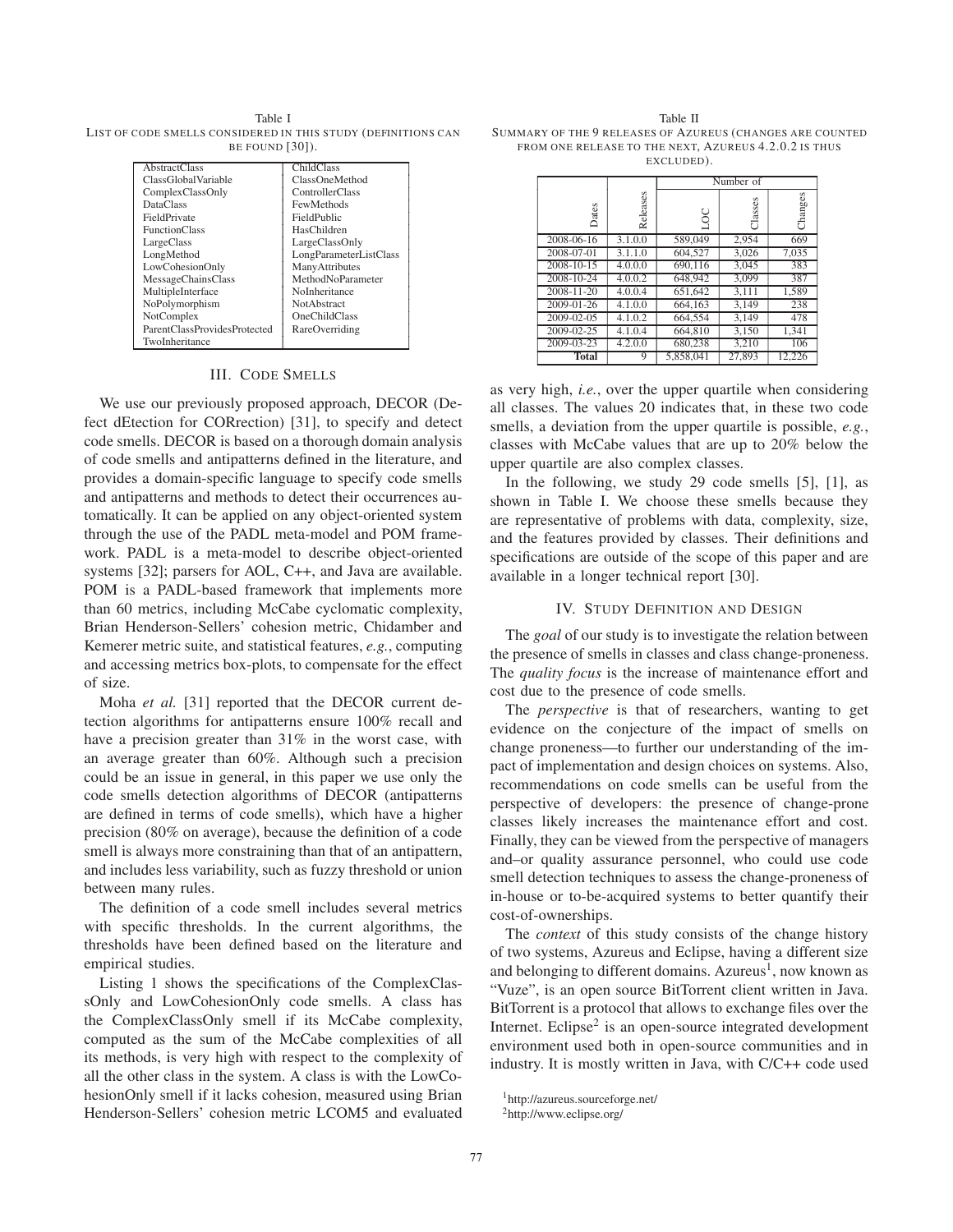```
1 RULE CARD : ComplexClassOnly {
2 RULE : ComplexClassOnly { (METRIC: McCabe , VERY_HIGH , 20) };
3 };
4 RULE_CARD : LowCohesionOnly {
5 RULE : LowCohesionOnly { (METRIC: LCOM5, VERY_HIGH, 20) } ;
6 };
```
Listing 1. Specification of the ComplexClassOnly and LowCohesionOnly code smells.

Table III SUMMARY OF THE 13 ANALYSED RELEASES OF ECLIPSE (CHANGES ARE COUNTED FROM ONE RELEASE TO THE NEXT, ECLIPSE 3.4 IS THUS EXCLUDED).

|                  |          | Number of  |         |         |
|------------------|----------|------------|---------|---------|
| Dates            | Releases | g          | Classes | Changes |
| 2001-11-07       | 1.0      | 781,480    | 4,647   | 21,553  |
| 2002-06-27       | 2.0      | 1.249.840  | 6,742   | 26,378  |
| 2003-06-27       | 2.1.1    | 1,797,917  | 8,730   | 10,397  |
| $2003 - 11 - 03$ | 2.1.2    | 1.799.037  | 8,732   | 11,534  |
| 2004-03-10       | 2.1.3    | 1.799.702  | 8.736   | 15.560  |
| 2004-06-25       | 3.0      | 2.260.165  | 11.166  | 11,582  |
| 2004-09-16       | 3.0.1    | 2.268,058  | 11,192  | 24,150  |
| $2005 - 03 - 11$ | 3.0.2    | 2.272.852  | 11,252  | 49,758  |
| 2006-06-29       | 3.2      | 3.271.516  | 15.153  | 2.745   |
| 2006-09-21       | 3.2.1    | 3.284.732  | 15.176  | 11,854  |
| 2007-02-12       | 3.2.2    | 3.286.300  | 15.184  | 10,682  |
| 2007-06-25       | 3.3      | 3,752,212  | 17,162  | 7,386   |
| 2007-09-21       | 3.3.1    | 3,756,164  | 17,167  | 40,314  |
| <b>Total</b>     | 13       | 31.579.975 | 151,039 | 243,903 |

mainly for widget toolkits. Eclipse has been developed partly by a commercial company (IBM), which makes it more likely to embody industrial practices. Also, it has been used by other researchers in related studies, *e.g.*, to predict faults [28].

We analysed 9 releases of Azureus, from release 3.1.0.0 to 4.2.0.0, in the years 2008-2009. We tracked the change history between releases using its Concurrent Versions System (CVS). Characteristics of the analysed releases are shown in Table II. We analysed 13 releases of Eclipse available on the Internet between 2001 and 2008. Table III summarises the analysed releases and their key figures. On each considered release, we apply the 29 current code smell detection algorithms provided by DECOR to obtain the sets of classes with smells.

#### *A. Research Questions*

Based on the data collected from Azureus and Eclipse, our study aims at answering three research questions on the relationship between code smells and classes changeproneness,

• **RQ1:** *What is the relation between smells and change proneness?* We investigate whether classes with smells are more change-prone than others by testing the null hypothesis: H01*: the proportion of classes undergoing at least one change between two releases does not significantly differ between classes with code smells and other classes*.

- **RQ2:** *What is the relation between the number of smells in a class and its change-proneness?* We are also interested to evaluate whether classes with a higher number of smells are more change-prone than others by testing the null hypothesis: H02*: the number of smells in change-prone classes is not significantly higher than the number of smells in classes that do not change*.
- **RQ3:** *What is the relation between particular kinds of smells and change proneness?* Also, we analyse whether particular kinds of smells contribute more than others to changes by testing the null hypothesis:  $H_{03}$ : *classes with particular kinds of code smells are not significantly more change-prone than other classes.*

# *B. Variable Selection*

We relate the following dependent and independent variables to test the previous null hypotheses and, thus, answer the associated research questions.

**Independent variables.** We have as many independent variables as kinds of code smells: we investigate the presence of 29 different kinds of smells. Each variable  $s_{i,j,k}$  indicates the number of times a class  $i$  has a smell  $j$  in a release  $r_k$ . For RQ1, we aggregate these variables into a Boolean variable  $S_{i,k}$  indicating whether a class i has at least one smell of any kind. For RQ2, we consider the number of changes  $c_{i,k}$  a class i to underwent between  $r_k$  and  $r_{k+1}$ , and convert  $c_{i,k}$  into a Boolean variable  $C_{i,k}$  (*true* if the class underwent at least one change, *false* otherwise).

**Dependent variables.** The dependent variables measure the phenomena related to our independent variables. Our dependent variable for RQ1 and RQ3 is the class *change proneness*, which is measured, as above described, as the number of changes  $c_{i,k}$  that a class i underwent between release  $r_k$  (in which it has some smells) and the subsequent release  $r_{k+1}$ . This number of changes is counted as the number of commits in the CVS (HEAD only). For RQ1 and RQ3, we are interested to distinguish classes that underwent, between two releases, at least one change. In RQ2, we compare the number of smells in change-prone classes with that in non-change-prone classes, using as dependent variable the total number of smells  $st_{i,k}$  a class i has in a release  $r_k$ .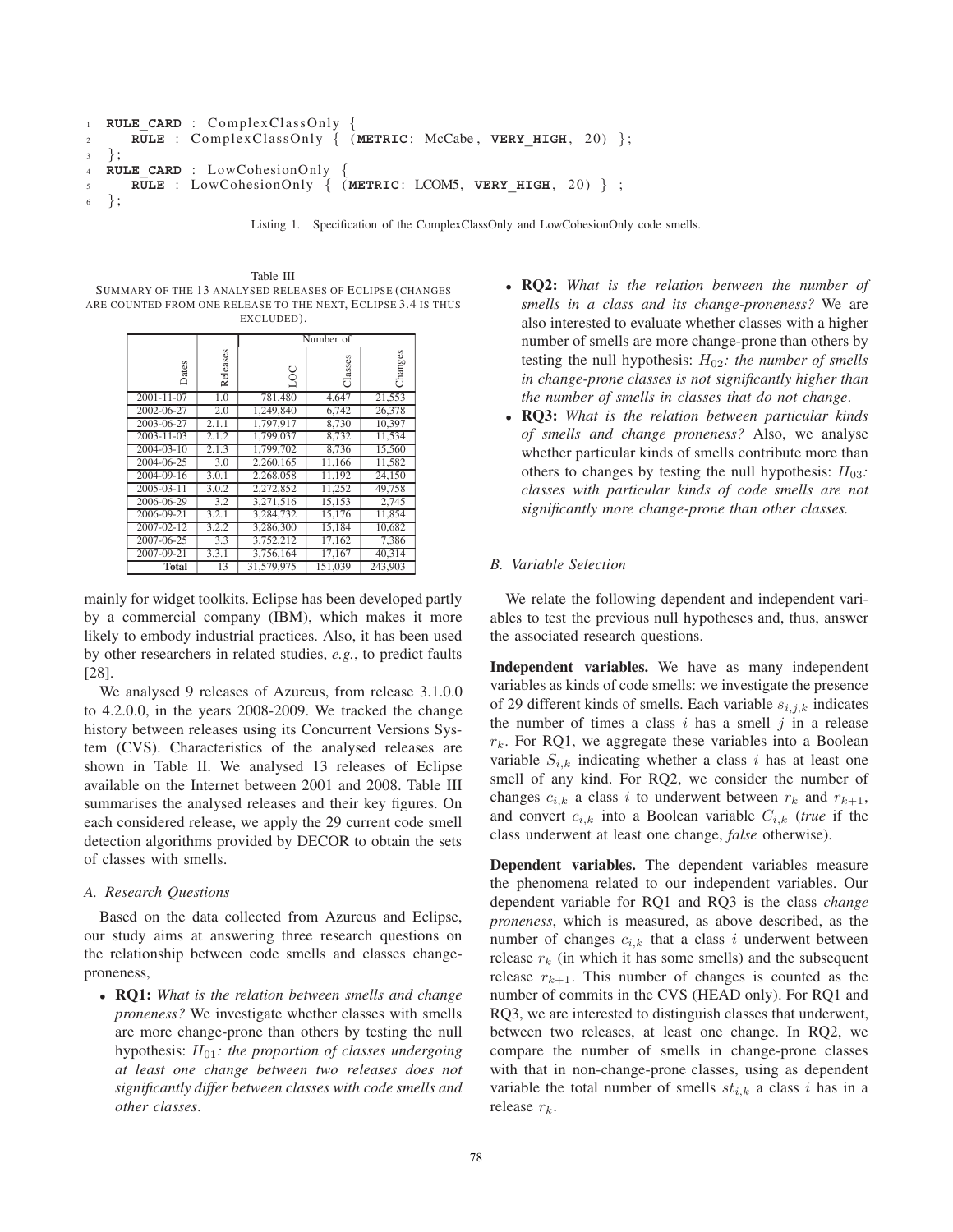# *C. Analysis Method*

In RQ1, to attempt rejecting  $H_{01}$ , we test whether the proportion of classes exhibiting (or not) at least one change, significantly varies between classes with (some) smells and other classes. We use Fisher's exact test [33], which checks whether a proportion vary between two samples. We also compute the *odds ratio* (OR) [33] that indicates the likelihood for an event to occur. The odds ratio is defined as the ratio of the odds  $p$  of an event occurring in one sample, *i.e.*, the odds that classes with some smells underwent a change (experimental group), to the odds  $q$  of the same event occurring in the other sample, *i.e.*, the odds that classes with no smell underwent a change (control group):  $OR = \frac{p/(1-p)}{q/(1-q)}$ . An odds ratio of 1 indicates that the event is equally likely in both samples. An  $OR$  greater than 1 indicates that the event is more likely in the first sample (smells), while an OR less than 1 that it is more likely in the second sample.

In RQ2, we use a (non-parametric) Mann-Whitney test to compare the number of smells in change-prone classes with the number of smells in non-change-prone classes. Non-parametric tests do not require any assumption on the underlying distributions. We also test the hypothesis with the (parametric)  $t$ -test. Other than testing the hypothesis, it is of practical interest to estimate the magnitude of the difference of the number of smells in classes with and without changes: we use the Cohen  $d$  effect size [33], which indicates the magnitude of the effect of a treatment on the dependent variables. The effect size is considered small for  $0.2 \leq d < 0.5$ , medium for  $0.5 \leq d < 0.8$  and large for  $d \geq 0.8$ . For independent samples (to be used in the context of unpaired analyses, as in our case), it is defined as the difference between the means  $(M_1 \text{ and } M_2)$ , divided by the pooled standard deviation  $(\sigma = \sqrt{(\sigma_1^2 + \sigma_2^2)/2})$  of both groups:  $d = (M_1 - M_2)/\sigma$ .

In RQ3, we use a logistic regression model [34], similarly to Vokac's study [18] to relate change-proneness with the presence of particular kinds of smells. In a logistic regression model, the dependent variable is commonly a dichotomous variable and, thus, assumes only two values {0, 1}, *e.g.*, changed or not. The multivariate logistic regression model is based on the formula:

$$
\pi(X_1, X_2, \dots, X_n) = \frac{e^{\beta_0 + \beta_1 \cdot X_1 + \dots + \beta_n \cdot X_n}}{1 + e^{\beta_0 + \beta_1 \cdot X_1 + \dots + \beta_n \cdot X_n}}
$$

where (i)  $X_i$  are characteristics describing the modelled phenomenon, in our case the number of smells of kind  $j$  a class contains, *i.e.*,  $s_{i,j,k}$  when the model is applied to the class i of release  $r_k^3$ ; (ii)  $\beta_j$  are the model coefficients; and (iii)  $0 \leq \pi \leq 1$  is a value on the logistic regression curve. The closer the value is to 1, the higher is the likelihood that the class undergoes a change.

Table IV AZUREUS: CONTINGENCY TABLE AND FISHER TEST RESULTS FOR CLASSES WITH AT LEAST ONE SMELL THAT UNDERWENT AT LEAST ONE CHANGE.

| Releases | Smells-Changes | Changes<br>Smells-No | No Smells-Changes | Smells-No Changes<br>$\frac{1}{2}$ | $p$ -values | ΟR   |
|----------|----------------|----------------------|-------------------|------------------------------------|-------------|------|
| 3.1.0.0  | 220            | 1967                 | 20                | 1433                               | < 0.01      | 8.01 |
| 3.1.1.0  | 564            | 1686                 | 101               | 1381                               | < 0.01      | 4.57 |
| 4.0.0.0  | 83             | 2238                 | 7                 | 1519                               | < 0.01      | 8.05 |
| 4.0.0.2  | 106            | 2206                 | 12                | 1510                               | < 0.01      | 6.04 |
| 4.0.0.4  | 435            | 1886                 | 39                | 1484                               | < 0.01      | 8.77 |
| 4.1.0.0  | 50             | 2297                 | 11                | 1533                               | < 0.01      | 3.03 |
| 4.1.0.2  | 112            | 2235                 | 11                | 1533                               | < 0.01      | 6.98 |
| 4.1.0.4  | 112            | 2236                 | 12                | 1532                               | < 0.01      | 6.39 |
| 4.2.0.0  | 37             | 2353                 | 3                 | 1580                               | < 0.01      | 8.28 |

While in other contexts (*e.g.*, [27]), logistic regression models were used for prediction purposes; as in [18], we use such models as an alternative to the Analysis Of Variance (ANOVA) for dichotomous dependent variables. This is to say that we use logistic regression to reject  $H_{03}$ . Then, for each smell and for the 9 analysed Azureus releases and for the 13 Eclipse releases, we count the number of times that the p-values obtained by the logistic regression were significant. It is also important to highlight that during the procedure for building the logistic regression model we discarded variables that were highly correlated to others (*i.e.*, thanks to the model, we were able to only select one variable)—that can happen between some smells—thus the model only contains a non-redundant set of features (smells) useful to warn against classes change-proneness.

#### V. STUDY RESULTS

Table V ECLIPSE: CONTINGENCY TABLE AND FISHER TEST RESULTS FOR CLASSES WITH AT LEAST ONE SMELL THAT UNDERWENT AT LEAST ONE CHANGE.

| Releases | Smells-Changes | Changes<br>Smells-No | No Smells-Changes | Changes<br>Smells-No<br>$\tilde{\mathbf{z}}$ | $p$ -values | ΟR   |
|----------|----------------|----------------------|-------------------|----------------------------------------------|-------------|------|
| 1.0      | 2042           | 1731                 | 417               | 448                                          | < 0.01      | 1.27 |
| 2.0      | 3673           | 1373                 | 767               | 236                                          | 0.02        | 0.82 |
| 2.1.1    | 2224           | 3838                 | 193               | 964                                          | < 0.01      | 2.89 |
| 2.1.2    | 2400           | 3664                 | 359               | 798                                          | < 0.01      | 1.46 |
| 2.1.3    | 2942           | 3125                 | 516               | 642                                          | 0.01        | 1.17 |
| 3.0      | 3415           | 4880                 | 684               | 1032                                         | 0.32        | 1.06 |
| 3.0.1    | 6216           | 2087                 | 1294              | 423                                          | 0.69        | 0.97 |
| 3.0.2    | 5784           | 2520                 | 1194              | 524                                          | 0.91        | 1.01 |
| 3.2      | 1819           | 9621                 | 115               | 2210                                         | < 0.01      | 3.63 |
| 3.2.1    | 2778           | 8680                 | 291               | 2038                                         | < 0.01      | 2.24 |
| 3.2.2    | 3321           | 8144                 | 409               | 1921                                         | < 0.01      | 1.92 |
| 3.3      | 1778           | 10844                | 145               | 2364                                         | < 0.01      | 2.67 |
| 3.3.1    | 4337           | 8290                 | 682               | 1830                                         | $<\,0.01$   | 1.40 |

 $3$  for simplicity we omit i and k from the formula.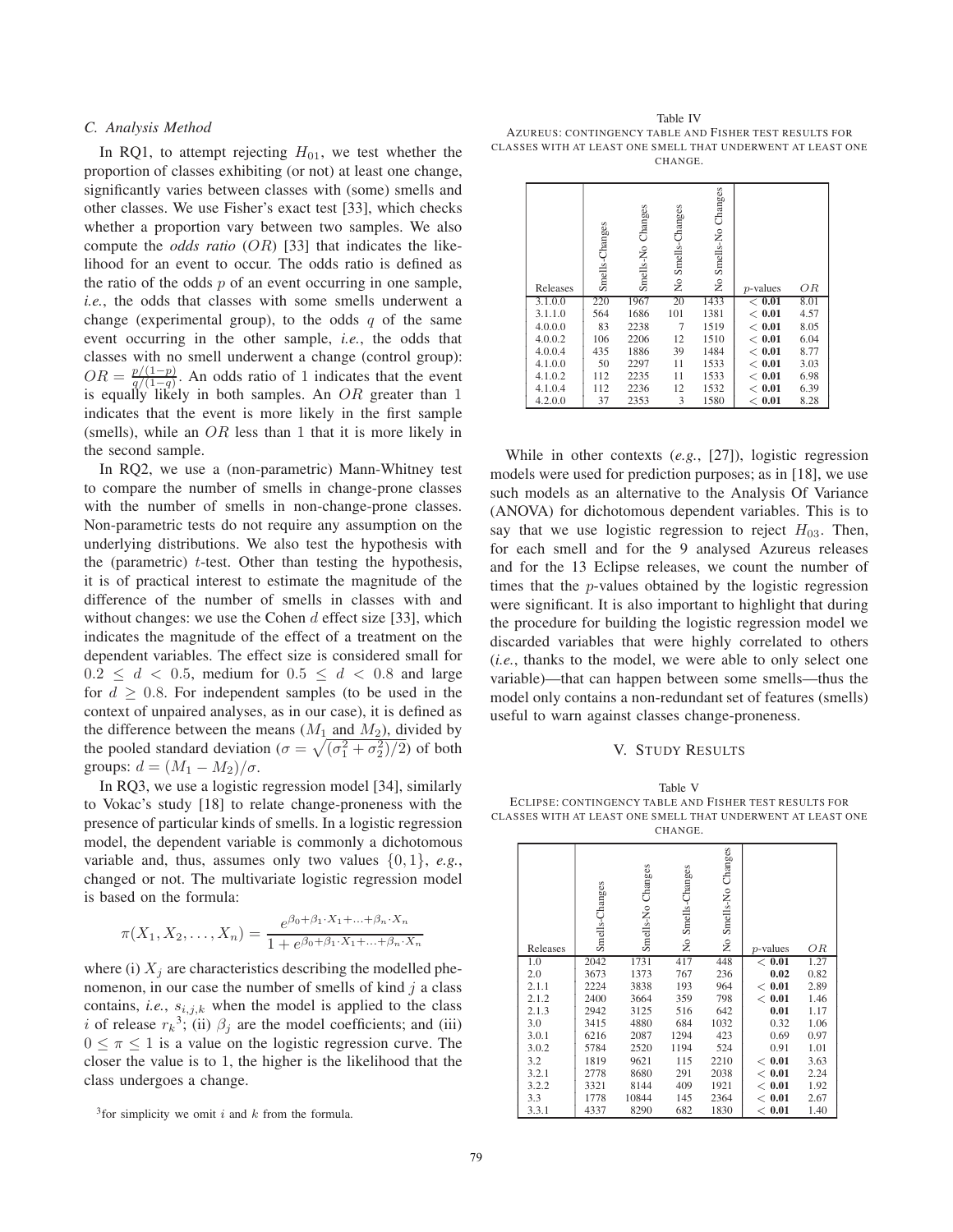Table VI AZUREUS: MANN-WHITNEY AND t-TEST RESULTS FOR NUMBER OF SMELLS IN CLASSES THAT ARE CHANGE-PRONE OR NOT.

| Releases | M-W           | $t$ -test        | Cohen |
|----------|---------------|------------------|-------|
|          | $\mathcal{p}$ | $\boldsymbol{p}$ | d.    |
| 3.1.0.0  | $<\,0.01$     | $<\,0.01$        | 0.72  |
| 3.1.1.0  | < 0.01        | $<\,0.01$        | 0.71  |
| 4.0.0.0  | < 0.01        | < 0.01           | 1.01  |
| 4.0.0.2  | < 0.01        | < 0.01           | 0.86  |
| 4.0.0.4  | < 0.01        | < 0.01           | 0.83  |
| 4.1.0.0  | < 0.01        | < 0.01           | 0.59  |
| 4.1.0.2  | $<\,0.01$     | < 0.01           | 0.93  |
| 4.1.0.4  | < 0.01        | < 0.01           | 0.85  |
| 4.2.0.0  | $<\,0.01$     | $<\,0.01$        | 1.02  |

Table VII ECLIPSE: MANN-WHITNEY AND  $t$ -TEST RESULTS FOR NUMBER OF SMELLS IN CLASSES THAT ARE CHANGE-PRONE OR NOT.

| Releases | $M-W$            | $t$ -test        | Cohen     |
|----------|------------------|------------------|-----------|
|          | $\boldsymbol{p}$ | $\boldsymbol{p}$ | $^{d}$    |
| 1.0      | 0.79             | 0.03             | 0.06      |
| 2.0      | < 0.01           | < 0.01           | 0.08<br>- |
| 2.1.1    | < 0.01           | < 0.01           | 0.31      |
| 2.1.2    | < 0.01           | < 0.01           | 0.13      |
| 2.1.3    | 0.04             | < 0.01           | 0.07      |
| 3.0      | 0.07             | 0.10             | 0.03      |
| 3.0.1    | 0.11             | 0.26             | $-0.03$   |
| 3.0.2    | 0.12             | 0.28             | $-0.02$   |
| 3.2      | < 0.01           | < 0.01           | 0.41      |
| 3.2.1    | < 0.01           | < 0.01           | 0.29      |
| 3.2.2    | < 0.01           | < 0.01           | 0.25      |
| 3.3      | $<\,0.01$        | $<\,0.01$        | 0.41      |
| 3.3.1    | $<\,0.01$        | $<\,0.01$        | 0.18      |

We now report the results of our study to address the three research questions formulated in Section IV-A. We discuss these results in the following Section VI.

#### *A. RQ1: Smells and Change Proneness*

Tables IV and V report, for each analysed release of Azureus and Eclipse, the number of classes (1) with smells and that changed; (2) with smells but that did not change; (3) without smells but with changes; and, (4) without smells nor changes. The tables also report the result of Fisher's exact test and ORs when testing  $H_{01}$ .

Results for Azureus in Table IV show that the ORs are very high (always greater than 3); in most cases the odds for classes with smells to change is six times higher or more than for classes without smells.  $H_{01}$  rejection and the ORs provide *a posteriori* concrete evidence of the negative impact of smells on change-proneness. Developers should be wary of classes with smells, because they are more likely to be the subject of their maintenance effort. For Eclipse, except for the 3.0 release series, proportions are significantly different, thus allowing to reject  $H_{01}$ . There is a greater proportion of classes with smells that change with respect to other classes. In some cases (*e.g.*, releases 1.0, 2.0, 2.1.2, 2.1.3, and the 3.0 release series), ORs are close to 1, *i.e.*, the odds is even that a class with a smell changes or not. In the other releases, the odds of changing are 2 to 3.6 times in favour of classes with smells. We conclude that the odds to change are in general higher for classes with smells.

#### Table VIII

AZUREUS: NUMBER OF SIGNIFICANT p-VALUES IN THE 9 ANALYSED RELEASES OBTAINED BY LOGISTIC REGRESSION FOR THE CORRELATIONS BETWEEN CHANGE-PRONENESS AND KINDS OF SMELLS. BOLDFACE AND GRAY BACKGROUND INDICATE SIGNIFICANT p-VALUES FOR AT LEAST 75% OF THE RELEASES.

| Smells                       | Proneness to            |
|------------------------------|-------------------------|
|                              | Changes                 |
| AbstractClass                | 5                       |
| ChildClass                   | 3                       |
| ClassGlobalVariable          | $\frac{1}{2}$           |
| ClassOneMethod               | $\mathbf{1}$            |
| ComplexClassOnly             | $\frac{2}{2}$           |
| <b>ControllerClass</b>       |                         |
| <b>DataClass</b>             | $\overline{4}$          |
| <b>FewMethods</b>            | $\frac{2}{1}$           |
| FieldPrivate                 |                         |
| FieldPublic                  | $\overline{\mathbf{c}}$ |
| <b>FunctionClass</b>         | $\overline{c}$          |
| HasChildren                  | $\mathbf{1}$            |
| LargeClass                   | 5                       |
| LargeClassOnly               |                         |
| LongMethod                   |                         |
| LongParameterListClass       | $\overline{1}$          |
| LowCohesionOnly              | $\overline{c}$          |
| ManyAttributes               |                         |
| MessageChainsClass           | $\overline{4}$          |
| MethodNoParameter            | $\overline{c}$          |
| MultipleInterface            | $\overline{4}$          |
| NoInheritance                | $\overline{\mathbf{3}}$ |
| NoPolymorphism               | $\overline{3}$          |
| <b>NotAbstract</b>           | $\overline{7}$          |
| NotComplex                   | $\overline{2}$          |
| <b>OneChildClass</b>         | $\mathbf{1}$            |
| ParentClassProvidesProtected |                         |
| <b>RareOverriding</b>        | 1                       |
| TwoInheritance               |                         |

## *B. RQ2: Number of Smells and Change Proneness*

Tables VI and VII report, for Azureus and Eclipse respectively, results of the Mann-Whitney two-tailed test, t-test, and Cohen d effect size, aimed at comparing the number of code smells in classes that changed or not. For Azureus, the p-values are always significant with a high effect size, indicating that for all the analysed releases change-prone classes are those with a higher number of smells. For Eclipse, results are significant (although with a small effect size), except for the 3.0 release series, where differences are not significant, thus confirming the findings from RQ1 regarding the limited relation of smells with change-proneness for this release series. In summary we can reject  $H_{02}$ .

#### *C. RQ3: Kinds of Smells and Change Proneness*

Tables VIII and IX show the results of the logistic regression for the correlations between changes and the different kinds of code smells. In particular, the tables summarise the number of analysed releases for which each kind of smells was significant in the logistic regression model. Smells that are significant for at least 75% of the releases (7 for Azureus, 10 for Eclipse) are highlighted in boldface. Detailed results of the logistic regression are in a longer technical report [30]. In Azureus, only the smell NotAbstract has a significant impact on change proneness in more than 75% of releases. AbstractClass and LargeClass resulted to be significant in more than 50% of the releases (5 out of 9). In Eclipse, the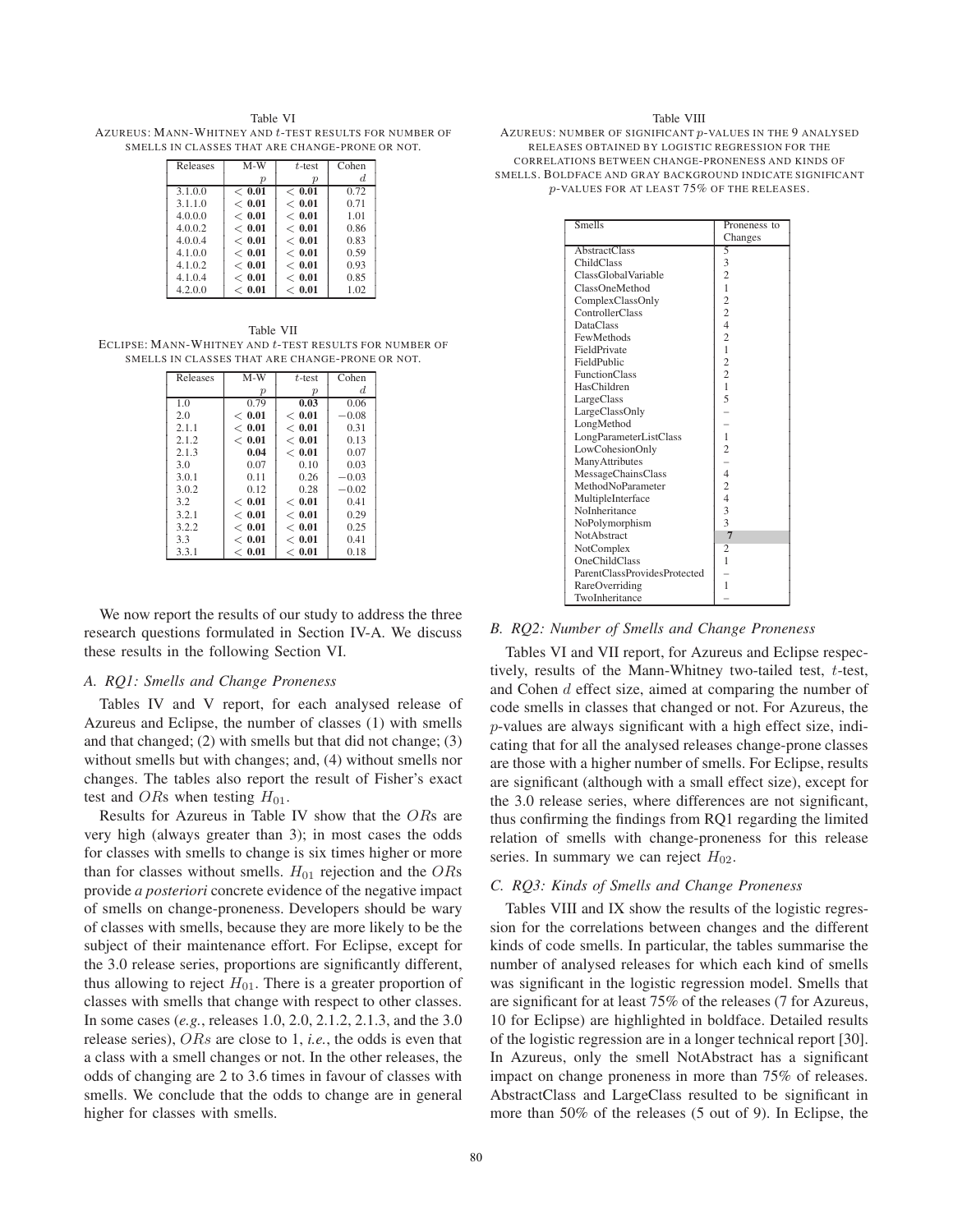#### Table IX

ECLIPSE: NUMBER OF SIGNIFICANT p-VALUES IN THE 13 ANALYSED RELEASES OBTAINED BY LOGISTIC REGRESSION FOR THE CORRELATIONS BETWEEN CHANGE-PRONENESS AND KINDS OF SMELLS. BOLDFACE AND GRAY BACKGROUND INDICATE SIGNIFICANT p-VALUES FOR AT LEAST 75% OF THE RELEASES.



smells that have a significant effect on change-proneness for 75% of the releases or more are HasChildren, MessageChainsClass, and NotComplex. In summary, although results sometimes depend on the particular context—*e.g.*, system analysed and particular release—we can reject  $H_{03}$ , *i.e.*, there are smells that are more related to others to change-proneness.

As discussed in Section IV, the logistic regression procedure has pruned out from the model smells that are significantly correlated to others, initially inserted in the model as their definition in terms of metrics was different. We also performed a Spearman rank correlation analysis and identified pairs of smells that had a significant and high  $(>0.8)$  correlation. Such correlations were consistent in all the analysed releases of Azureus and Eclipse (see [30]). It is the case, for both Azureus and Eclipse, of LargeClass and LargeClassOnly, and, for Azureus, of NotAbstract and ParentClassProvidesProtected, and of RareOverriding and ParentClassProvidesProtected. In all these cases, the logistic regression discarded the second smell in the pair.

#### VI. DISCUSSION

This section discusses results reported in Section V, along with threats to validity.

From Tables IV and V, it can be noticed that large proportions of classes in each release of both Azureus and Eclipse are with smells. This fact is not surprising because we used 29 code smell detection algorithms, which cover almost all aspects of the implementation and–or design of classes. Moreover, we do not consider that a class with a smell is necessarily the result of a "bad" implementation or design choice; only the concerned developers could make such a judgement. We do not exclude that, in a particular context, a code smell can be the best way to actually implement and–or design a (part of a) class. For example, automatically-generated parsers are often very large and complex classes. Only developers can evaluate their impact according to the context: it may be perfectly sensible to have these large and complex classes if they come from a welldefined grammar.

From Tables VIII and IX it can be seen that different code smells are more important in the different systems. This difference is not surprising because both systems have been developed in two unrelated contexts, under different processes. It highlights the interest of code smells in assessing finely the quality of systems.

In the following we discuss in details results for the two systems, Azureus and Eclipse.

#### *A. Azureus*

Classes with smells are more change-prone than those without smells in all the 9 releases of Azureus, and this with high odds ratios (3 to 8 times in favour of classes with smells). Moreover, the likelihood of change increases with the increase of the number of code smells in a class, underscoring the fact that code smells are costly and therefore should be detected and removed as early as possible during the development of a system. Across the 9 releases of Azureus, three particular kinds of code smells lead almost consistently to change-prone classes: the result for NotAbstract is statistically significant for 7 out of 9 releases, while AbstractClass and LargeClass results are statistically significant for 5 releases. By observing the presence of smells across releases, we found that, in each release, existing smells are generally removed from the system while some new are introduced when adding new features. This explains why some smells are not visible in some releases, and that the logistic regression indicated some smells statistically significant only for some releases of Azureus. Finally, we found that smells often related to immature design and implementation (lack of use of abstraction, of polymorphism, etc.) often occur in the first releases, when developers might not have an idea of the future system size yet. This is the case for example of the smells NoInheritance, NoPolymorphism, and NotComplex.

Going to smells that are significantly correlated to changes in most of the releases, the NotAbstract smell generally occurs when a developer does not properly use abstraction to simplify her code. Given the extensive use of inheritance in Azureus, it is not surprising that parts of its design could be improved by abstracting some classes, because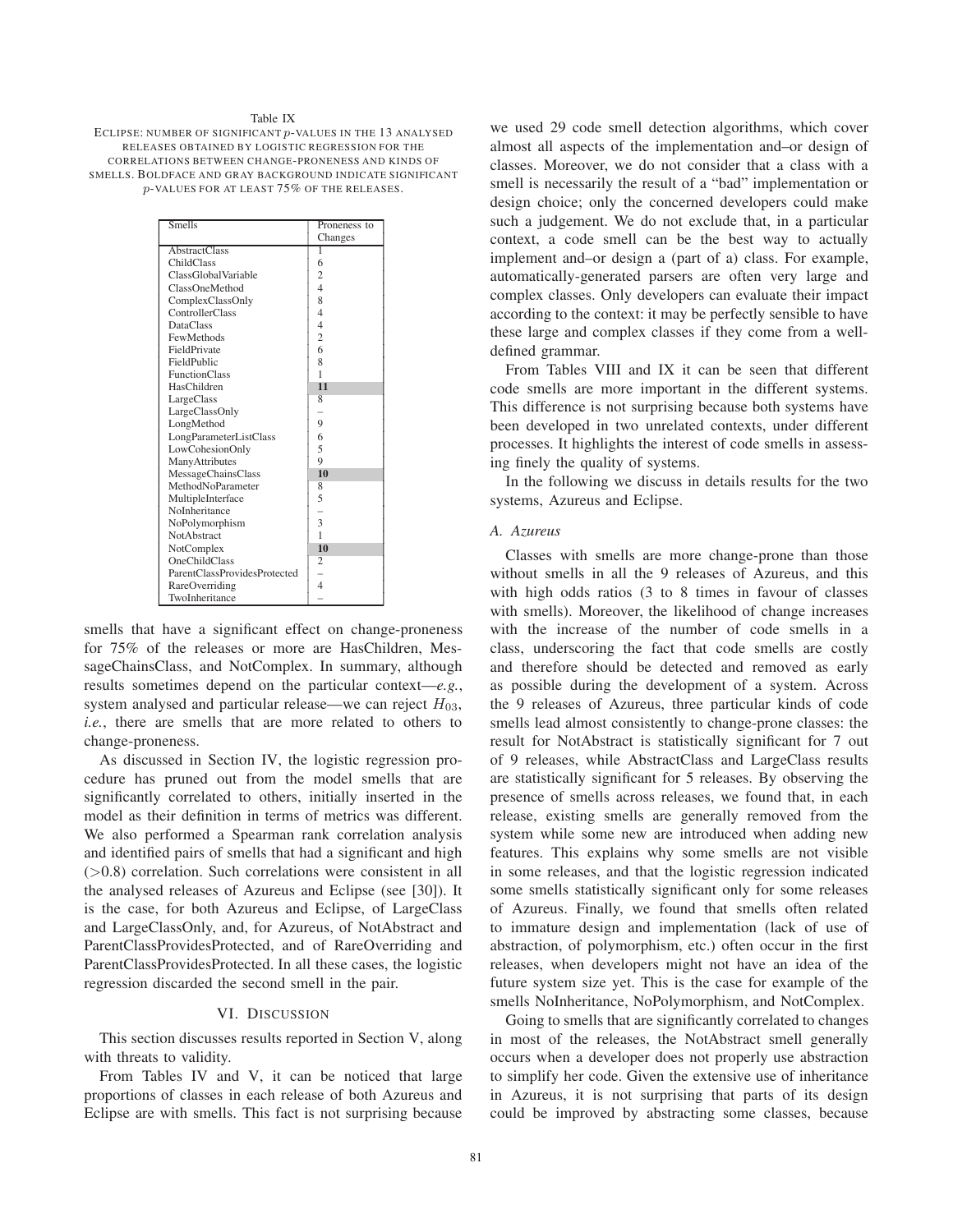they may be the root of some important hierarchies. The second frequent code smell (AbstractClass) occurs when a class contains generic or abstract code not used at the time when it is introduced. Such code often exists in the system to support future pieces of functionality. It is not surprising that such a code smell is found in Azureus, since it is a common mistake developers make when using object-orientation [35]. Finally, the third frequent code smell (LargeClass), is a class that "is trying to do too much". Thus, it does not follow the good practice of divide-andconquer, *i.e.*, decomposing a complex problem into smaller problems. Yet, some problems are not easily decomposable or, because of strong requirements imposed on the efficiency, decomposition might just constitute an overhead. Again, this is the case of Azureus, where complex algorithms are implemented, and where the efficiency (being it a network system) is a crucial issue.

# *B. Eclipse*

Classes with smells (and, in particular, those with a higher number of smells) are more change-prone than others except in Eclipse 2.0 and in the Eclipse 3.0 series (including 3.0.1 and 3.0.2). We explain this by studying the release notes of Eclipse 2.0 and 3.0. For example, in the "New and Noteworthy" file coming along Eclipse 3.0<sup>4</sup> are described the many changes made to the system, including a new Rich Client Platform, new OSGi implementation, new look-andfeel, and so on. Similarly, but to a smaller extent, Eclipse 2.0, was a major advancement with respect to the Eclipse 1.0 series. Consequently, it is not surprising that many classes changed or were added, thus explaining the discrepancies in results for different releases. In summary, in releases such as the 3.0 series when a radical enhancement of the system was made in terms of new features, changes were not really related to smells.

Across the 13 Eclipse releases, three particular kinds of code smells lead to change-prone classes: HasChildren, MessageChainsClass, and NotComplex. The first, HasChildren, describes classes with many children. Given the extensive use of inheritance, and the frequent changes of class hierarchies in Eclipse (as it was previously found for Eclipse-JDT in particular [20]), it is not surprising that many classes have subclasses. The second, MessageChainsClass, characterises classes that use long message chains to perform their functionality. This makes the code dependent on relationships between potentially unrelated objects. Again, finding many classes with this smell is not surprising in a system with thousands of collaborating classes, known for its rich API. Finally, the third code smell, NotComplex, can also be explained by the extensive object-orientation, leading to many classes performing "atomic" functionality, with little complexity *per se*.

#### 4http://archive.eclipse.org/eclipse/downloads/drops/R-3.

### *C. Threats to Validity*

We now discuss the threats to validity of our study following the guidelines provided for case study research [36].

*Construct validity* threats concern the relation between theory and observation; in our context, they are mainly due to errors introduced in measurements. The count of changes occurred to classes is based on the CVS change log. In this context, we are just interested to check whether a class changes or not, rather than quantifying the amount and the kind of change, which is however worthwhile to be investigated in future work. Also, we are aware that the detection technique used includes our subjective understanding of the smell definitions, as discussed in Section III. However, as discussed, we are interested to relate smells "as they are defined in DECOR" [31] with change-proneness. For this reason, smell detection imprecision does not affect our study. Finally, we are aware that smells can be dependent each other. However, we relied on the logistic regression model building procedure to select the subset of non-correlated smells. In addition, we also performed a Spearman rank correlation analysis to identify highly-correlated smells actually discarded by the logistic regression— as discussed in Section V. Finally, although in this study we found correlations between the presence of smells and changes occurring to classes, we cannot claim causation, in that we do not know whether such changes could have been caused by other factors. Nevertheless, our discussion tries to explain why some smells could have been the cause of changes.

Threats to *internal validity* do not affect this particular study, being an exploratory study [36].

*Conclusion validity* threats concern the relation between the treatment and the outcome. We paid attention not to violate assumptions of the statistical tests that we used (we mainly used non-parametric tests).

*Reliability validity* threats concern the possibility of replicating this study. We attempted here to provide all the necessary details to replicate our study. Moreover, both Eclipse and Azureus source code repositories are available to obtain the same data. Finally, the data set on which our statistics have been computed is available on the  $Web<sup>5</sup>$ .

Threats to *external validity* concern the possibility to generalise our findings. First, we are aware that our study has been performed on two systems, Eclipse and Azureus, thus generalisation will require further case studies. However, we limited such a threat by choosing two different systems, belonging to different domains, and studied a reasonably long history of both—spanning 9 releases for Azureus and 13 releases for Eclipse. Second, we used a particular yet representative set of smells. Different smells could have lead to different results and should be studied in future work.

<sup>0-200406251208/</sup>eclipse-news-R3.html

<sup>5</sup>http://www.ptidej.net/downloads/experiments/prop-WCRE09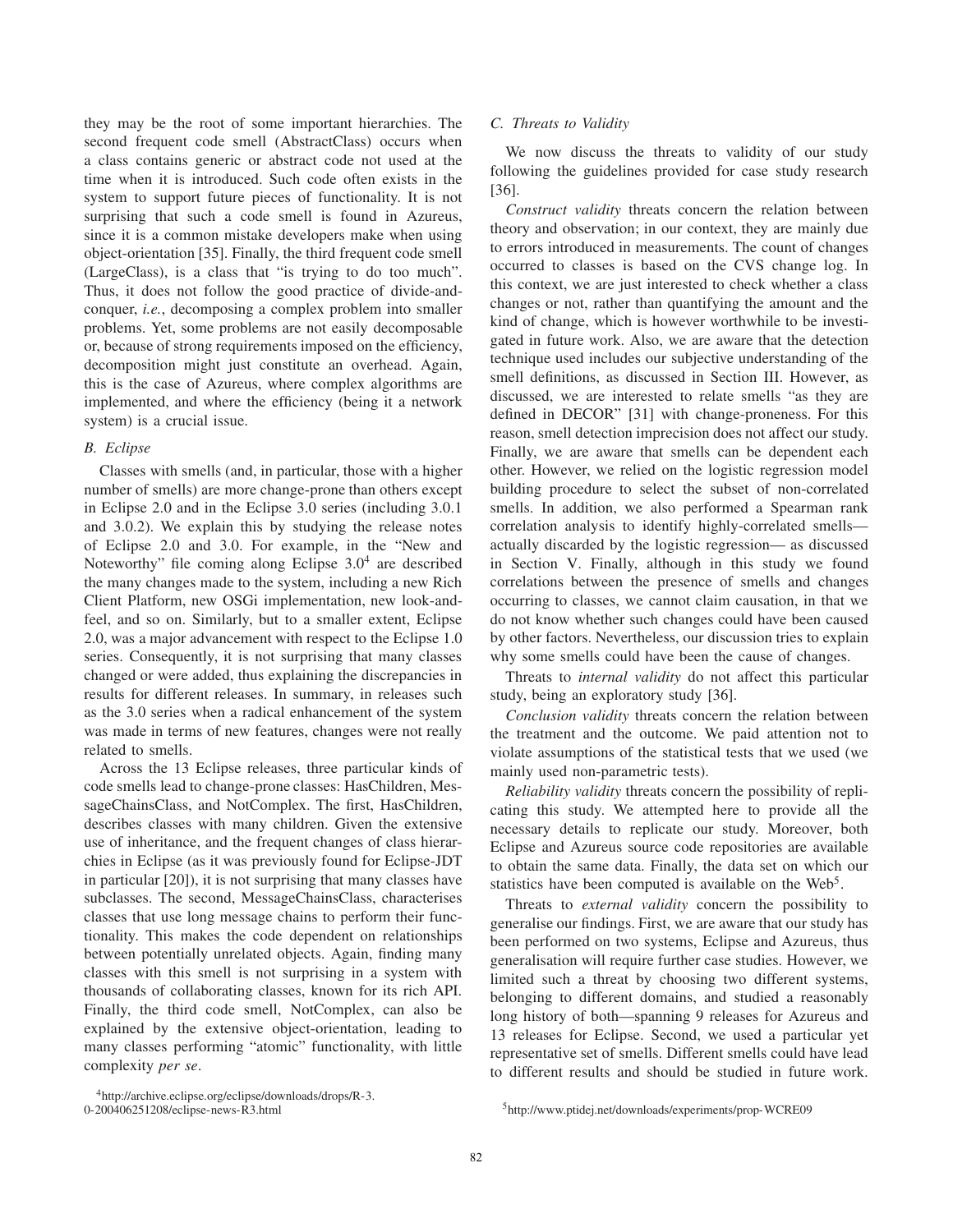However, within its limits, our results confirm the conjecture in the literature.

## VII. CONCLUSIONS AND FUTURE WORK

In this paper, we reported an exploratory study, performed on 9 releases of Azureus and 13 releases of Eclipse, which provides empirical evidence of the negative impact of code smells on classes change-proneness. We showed that classes with smells are significantly more likely to be the subject of changes, than other classes. We also showed that some specific code smells, are more likely to be of concern during evolution.

This exploratory study supports, within the limits of the threats to its validity, the conjecture in the literature that smells may have a negative impact on software evolution. We justify *a posteriori* previous work on smells, and provide a basis for future research to understand precisely the root causes of their negative impact. The study also provides evidence to practitioners that they should pay more attention to systems with a high prevalence of smells during development and maintenance. Indeed, systems containing a high number of smells are likely to be more change prone: therefore, the cost-of-ownership of such systems will be higher than for other systems, because developers will have to put more effort.

Although previous studies correlated source code metrics with change-proneness, we believe that smells, along with certain metrics, can provide to developers recommendations easier to understand than what metric profiles can do. In fact, smells are defined in terms of thresholds on metrics, thus they can tell whether some metric values are becoming critical or not, while in the absence of thresholds, such a decision is left to the developer, who might lack of skills and experiences to do judge. On the other hand, it must be clear that smells are not replacement to metrics in the ability of building change-proneness or fault-proneness prediction models.

Future work includes (i) replicating this study on other systems to assess the generality of our results; (ii) studying the effect of antipatterns, *i.e.*, problems at a higher level of abstraction than smells, and (iii), relating smells and antipatterns not only to change-proneness, but also to other phenomena such as the fault-proneness.

**Data.** All data as well as a technical report with more detailed results are available on the  $Web<sup>1</sup>$ .

**Acknowledgements.** This work has been partly funded by the Canada Research Chair on Software Patterns and Patterns of Software.

#### **REFERENCES**

[1] M. Fowler, *Refactoring – Improving the Design of Existing* Code, 1<sup>st</sup> ed. Addison-Wesley, June 1999.

- [2] J. O. Coplien, *Advanced C++ Programming Styles and Idioms*, 1<sup>st</sup> ed. Addison-<br>Wesley, August 1991. [Online]. Available: August 1991. [Online]. Available: www.awprofessional.com/catalog/product.asp?product\ id= \%7BF983A2EA-89B7-4F25-B82B-6CC86496C735\%7D
- [3] E. Gamma, R. Helm, R. Johnson, and J. Vlissides, *Design Patterns – Elements of Reusable Object-Oriented Software*,  $1^{st}$  ed. Addison-Wesley, 1994.
- [4] R. Marinescu, "Detection strategies: Metrics-based rules for detecting design flaws," in *Proceedings of the*  $20^{th}$  *International Conference on Software Maintenance*. IEEE Computer Society Press, 2004, pp. 350–359.
- [5] W. J. Brown, R. C. Malveau, W. H. Brown, H. W. McCormick III, and T. J. Mowbray, *Anti Patterns: Refactoring Software, Architectures, and Projects in Crisis*,  $1<sup>st</sup>$  ed. John Wiley and Sons, March 1998. [Online]. Available: www.amazon.com/exec/obidos/tg/detail/-/0471197130/ ref=ase\ theantipatterngr/103-4749445-6141457
- [6] M. Mantyla, "Bad smells in software a taxonomy and an empirical study." Ph.D. dissertation, Helsinki University of Technology, 2003.
- [7] W. C. Wake, *Refactoring Workbook*. Boston, MA, USA: Addison-Wesley Longman Publishing Co., Inc., 2003.
- [8] B. F. Webster, *Pitfalls of Object Oriented Development*,  $1^{st}$  ed. M & T Books, February 1995. [Online]. Available: www.amazon.com/exec/obidos/ASIN/1558513973
- [9] A. J. Riel, *Object-Oriented Design Heuristics*. Addison-Wesley, 1996.
- [10] G. Travassos, F. Shull, M. Fredericks, and V. R. Basili, "Detecting defects in object-oriented designs: using reading techniques to increase software quality," in *Proceedings of the* 14th *Conference on Object-Oriented Programming, Systems, Languages, and Applications*. ACM Press, 1999, pp. 47–56.
- [11] M. J. Munro, "Product metrics for automatic identification of "bad smell" design problems in java source-code," in *Proceedings of the* 11th *International Software Metrics Symposium*, F. Lanubile and C. Seaman, Eds. IEEE Computer Society Press, September 2005. [Online]. Available: http://doi.ieeecomputersociety.org/10. 1109/METRICS.2005.38
- [12] E. H. Alikacem and H. Sahraoui, "Generic metric extraction framework," in *Proceedings of the* 16th *International Workshop on Software Measurement and Metrik Kongress (IWSM/MetriKon)*, 2006, pp. 383–390.
- [13] K. Dhambri, H. Sahraoui, and P. Poulin, "Visual detection of design anomalies." in *Proceedings of the* 12th *European Conference on Software Maintenance and Reengineering, Tampere, Finland*. IEEE CS, April 2008, pp. 279–283.
- [14] F. Simon, F. Steinbrückner, and C. Lewerentz, "Metrics based refactoring," in *Proceedings of the Fifth European Conference on Software Maintenance and Reengineering (CSMR'01)*. Washington, DC, USA: IEEE Computer Society, 2001, p. 30.